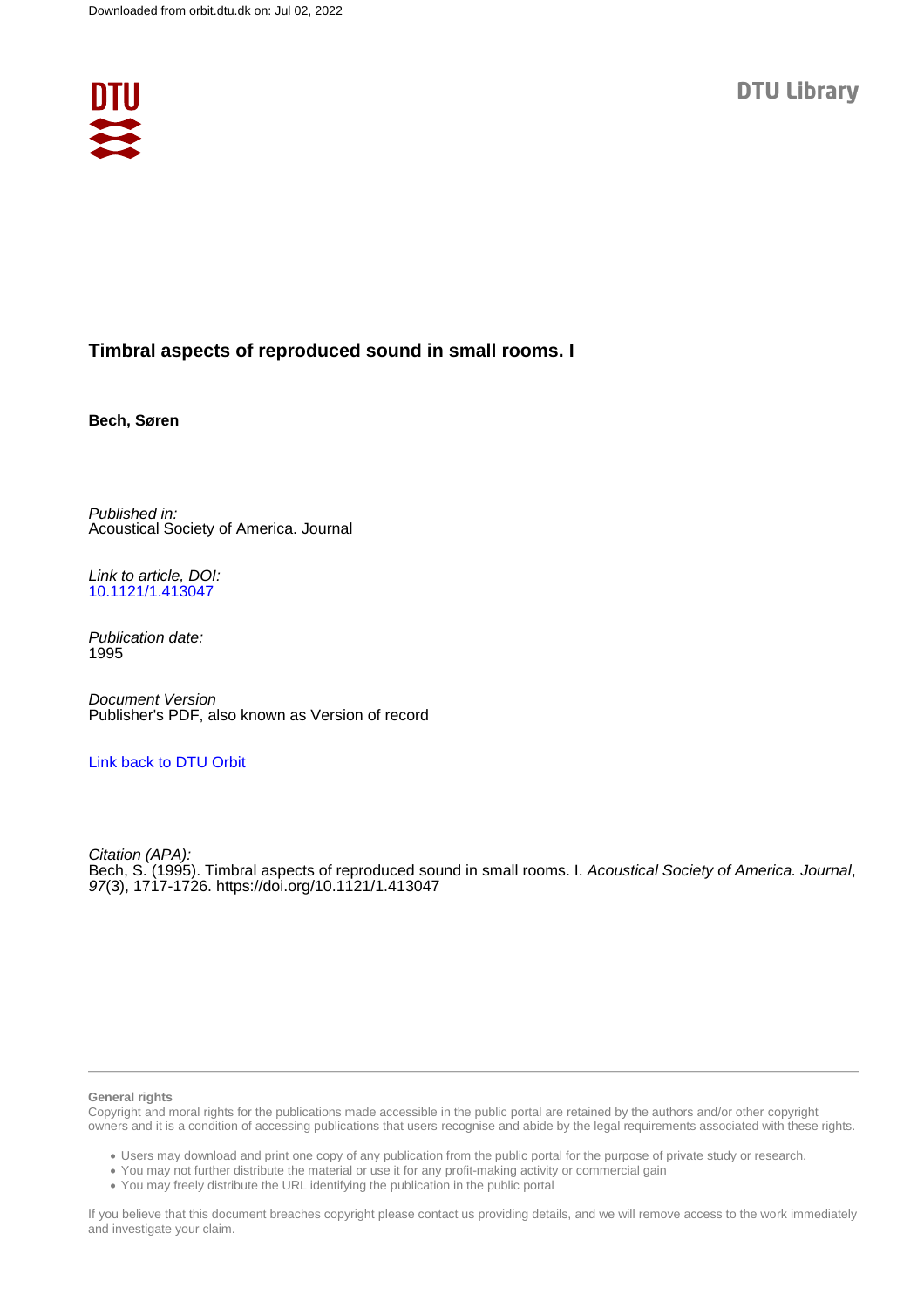# **Timbrai aspects of reproduced sound in small rooms. I**

#### Søren Bech<sup>a)</sup>

The Acoustics Laboratory, Building 352, Technical University of Denmark, DK-2800 Lyngby, Denmark

**(Received 11 November 1992; revised 31 May 1994; accepted 2October 1994)** 

**This paper reports some of the influences of individual reflections on the timbre of reproduced sound. A single loudspeaker with frequency-independent directivity characteristics, positioned in a listening room of normal size with frequency-independent absorption coefficients of the room surfaces, has been simulated using an electroacoustic setup. The model included the direct sound, 17 individual reflections, and the reverberant field. The threshold of detection and just-noticeable differences for an increase in level were measured for individual reflections using eight subjects for noise and speech. The results have shown that the first-order floor and ceiling reflections are likely to individually contribute to the timbre of' reproduced speech. For a noise signal, additional**  reflections from the left sidewall will contribute individually. The level of the reverberant field has **been found to have an effect on the contribution of the individual reflections. An increase in the level of individual reflections are most likely to be audible for the first-order floor and ceiling reflections, and certain reflections from the sidewalls.** 

**PACS numbers: 43.55.Hy, 43.55.Jz, 43.66.Jh** 

# **INTRODUCTION**

**Although the perception of sound in rooms has been of**  interest to loudspeaker manufacturers for many years, the interaction between a loudspeaker, the listening room, and **the listener is still not well understood. Therefore, it is very difficult for a manufacturer to predict the quality of the**  sound produced by a loudspeaker in a specific environment.

**An obvious target for the design of an improved loud**speaker is one where reproduction is virtually independent of **the listening room, and the position of the loudspeaker inthe room. This could be possible through the application of sophisticated methods for control of the acoustic properties**  (e.g., directivity and frequency response) of loudspeakers, if **the perception of reproduced sound was better understood. With this purpose in mind, a five-year research project, "Archimedes," was started in 1987 as a joint project among Bang and Olufsen A/S (DK), KEF Audio Ltd. (GB), and The Acoustics Laboratory of the Technical University of Denmark. The project has been financed under the European research program, EUREKA.** 

It was decided to concentrate experimental investiga**tions on the timbre of reproduced sound as perceived by a**  listener in a typical room. To prevent confusion caused by **simultaneous perception of timbre and localization, it was decided to investigate amonophonic reproduction system, represented by the right-hand loudspeaker of a stereophonic setup.** 

**Two basic questions have been investigated:** 

- **(1) Which early reflections are sufficiently strong to contribute individually to overall timbre, and which only contribute collectively?**
- **(2) How much must the level of an individual reflection**

**change to produce a change in the overall timbre of the sound field?** 

**Both questions are related to the directivity of a loudspeaker. The first is related to the basic design of a loud**speaker with fixed directivity, and the second to a loud**speaker that allows control of the directivity.** 

**The influence of individual single reflections on the timbre of the sound field has been investigated previously. Atal etal. (1962), Sommerville etal. (1966), Bilsen (1968), Zurek (1979), Olive and Toole (1989), and Bech (1989) have all established threshold values for single reflections in combination with the direct sound as a function of the delay of a reflection. However, only Olive and Toole (1989) used a total sound field that included more than the direct sound, the investigated reflection, and perhaps one or two additional**  reflections. Olive and Toole (1989) investigated the threshold **for a single lateral reflection in combination with the direct sound in a real room, including its reflections. The present investigation examines sew:ral individual reflections with the correct relationship between angle of incidence and time delay relative to the direct sound, in the presence of multiple other controllable reflections and a reverberant field.** 

The paper is organized as follows: Secs. I-IV contain a **description of the setup, stimuli, subjects, and the general procedure. Sectiou V contains the results and discussion, Sec. VIa general discussion, and Sec. VII a summary of the findings.** 

## **I. EXPERIMENTAL SETUP**

**An examination of the influence of individual parts of the sound field (e.g., reflections) necessitates the use of a simulation technique. Several techniques were examined and it was decided that electroacoustic simulation offered the best possibilities.** 

**Electroacoustic simulation of a sound field requires a**  listener surrounded by loudspeakers in an anechoic chamber.

**1717 J. Acoust. Soc. Am. 97 (3), March 1995 0001-4966/95/97(3)/1717/10/\$6.00 ¸ 1995 Acoustical Society of America 1717** 

**a)Present address: Bang and Olufsen A/S, Peter Bangs Vej 15, DK-7600 Struer, Denmark.**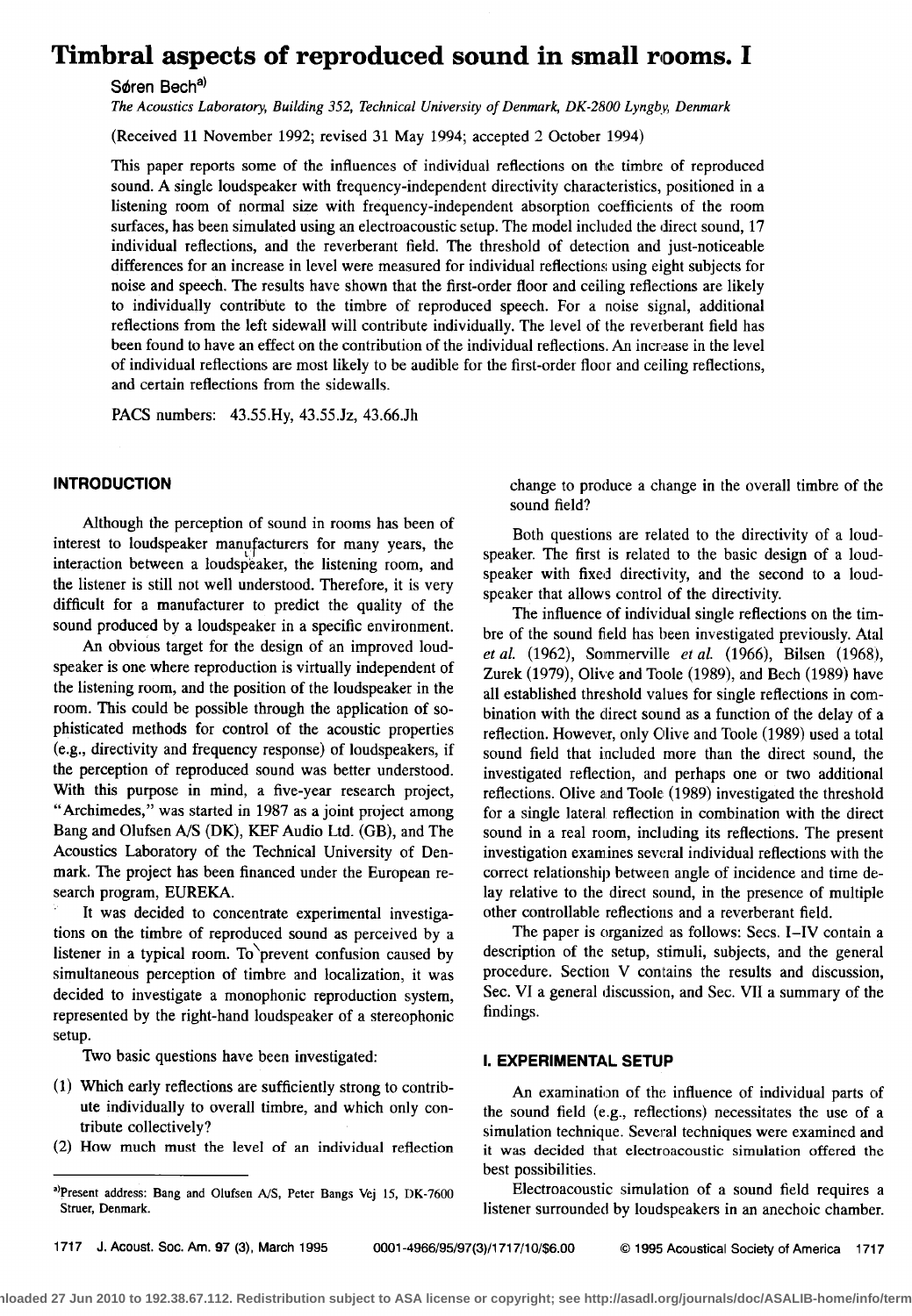**Reichardt and Lehmann (1978) have shown that a simulated sound field should include (1) the direct sound, (2) discrete early reflections, and (3) a subjectively diffuse sound field in order to convey a sufficient degree of room impression to the listener.** 

**The direct sound and early reflections are usually represented individually by single loudspeakers, and the feverherant field by a group of loudspeakers. For practical and acoustical reasons (to keep the room anechoic) the number of loudspeakers in the setup must be limited. The direct sound requires one loudspeaker, and experience has shown that the subjectively diffuse field requires a minimum of four to six**  loudspeakers. The total number of loudspeakers is thus de**termined by the number of individual reflections that need to be modeled. Therefore a choice has to be made as to the time of the impulse response at which discrete reflections give way to a subjectively diffuse sound field.** 

**The early part of the sound field is characterized by an increase in impulse density as a function of time. However, it is well known that the human hearing system, shortly after**  onset of a continuous sound, perceives the sound field as a **continuous whole. This suggests that the hearing system only follows changes in impulse density to a certain point, and thereafter the sound field is perceived as continuous, irrespective of a continuing increase in impulse density.** 

**Schreiber (1960) investigated this hypothesis and found that subjects (50%) cannot detect an increase in impulse den**sity if the mean impulse density is higher than  $2000 \, \text{s}^{-1}$ . This **applies for low-pass filtered signals, with cutoff frequencies of 2 or 4 kHz. Thus it can be assumed that a sound field will**  be perceived as continuous if the mean impulse density is higher than 2000  $s^{-1}$ .

**The mean impulse density as a function of time for a rectangular room with reflecting walls can be approximated by** 

$$
\frac{\Delta N}{\Delta t} = \frac{4\,\pi c^3}{V} \, t^2 \, (s^{-1}),\tag{1}
$$

where  $c$  is the speed of sound (340 m/s),  $V$  is the volume of the room in  $m<sup>3</sup>$ , and t is elapsed time in seconds after arrival **of the direct sound at the receiver position.** 

**Using Schreiber's result for the maximum mean impulse density and the volume of the room, Eq. (1) can be used to calculate the time of onset of the subjectively diffuse part of the sound field. Note that this assumes that a subjectively diffuse sound field is equivalent to a subjectively continuous sound field.** 

**The dimensions and acoustic properties of the listening room of The Acoustics Laboratory was used as basis for the simulation. This room is built in accordance with IEC 268-13 (1985) and is therefore believed to be generally representative of a domestic listening room. The dimensions of the room and the positions of the loudspeaker and listener which have been modeled are shown in Fig. 1.** 

The room has a volume of  $112.8 \text{ m}^3$ , which together with a mean impulse density of  $2000 \text{ s}^{-1}$  is used to solve Eq. **(1). This results in an onset time of 21.4 ms relative to the direct sound for the subjectively diffuse part of the sound field.** 



**FIG. 1. Plan view of the listening room that defined the input parameters to the image model. The height of the room is 3.16 m with a suspended ceiling at 2.8 m. The center of the loudspeaker and the head of the listener are both 1 m above the floor. The loudspeaker was aimed towards the listener and the distance between the listener and the loudspeaker was 3.1 m.** 

**The sound field, produced by the arrangement shown in Fig. 1, can then be divided into three components:** 

- **(1) the direct sound,**
- **(2) individual reflections arriving earlier than about 21-22 ms, relative to arrival of the direct sound, and**
- **(3) the reverberant field or reflections arriving later than 21-22 ms, relative to arrival of the direct sound.**

**The total number of reflections with delays in the range 0-22 ms is too large for a practical implementation if each**  reflection is to be represented by an individual loudspeaker **in the anechoic chamber. To reduce the number of loudspeakers the following procedure was employed: (1) Only**  reflections with a level above  $-20$  dB, re: the direct sound **were modeled and (2) several reflections were represented by the same loudspeaker if their angles of incidence were not subjectively different.** 

The minimum level of  $-20$  dB was based on threshold **values for a single reflection in combination with the direct sound (no other reflections or a reverberant field are present). This situation was assumed to represent the most sensitive**  situation and to result in threshold values below those exposed for the present situation.

**Blauert (1983) provides information on the necessary separation between sound sources to ensure perception as spatially separated, used to represent several reflections by one loudspeaker. Detailed information on the process of re**ducing the number of loudspeakers is given in Bech (1990).

**Thus the implemented simulation included the direct sound, 17 individual reflections, and the reverberant field. The following sections discuss the practical implementation of the three parts of the setup.** 

#### **A. Implementation of the direct sound and individual reflections**

**Delay and attenuation due to distance of the direct sound and individual reflections are calculated using the image source theory, implemented as a computer program by KEF Audio Ltd. The directivity characteristics of the original loudspeaker were modeled as a cardioid, independent of frequency. The absorption coefficients of the room surfaces were modeled as independent of frequency with the follow-**

wnloaded 27 Jun 2010 to 192.38.67.112. Redistribution subject to ASA license or copyright; see http://asadl.org/journals/doc/ASALIB-home/info/terms.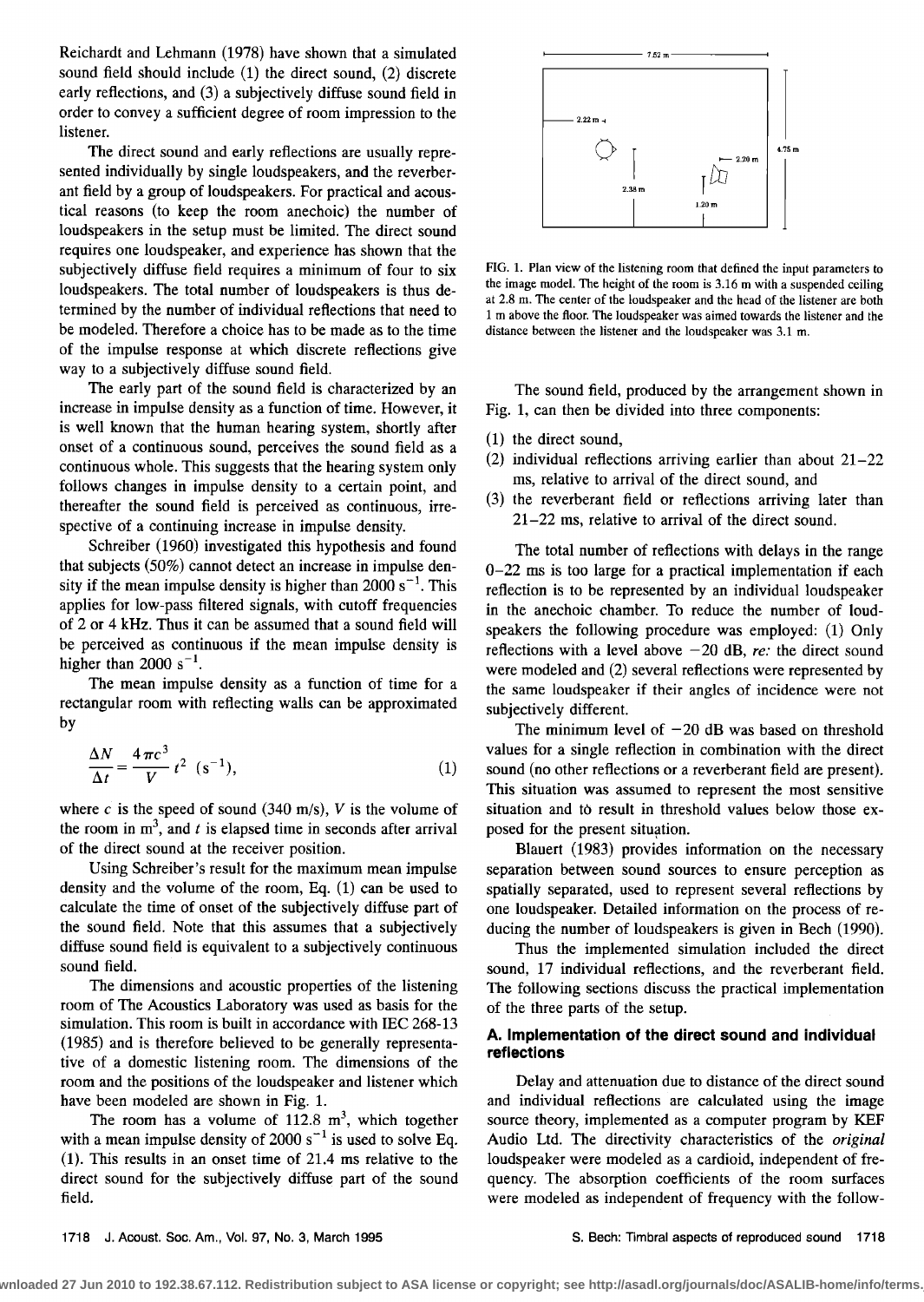**ing values: ceiling=0.05, floor=0.3, and walls=0.44. These values result in a calculated reverberation time of 0.4 s, independent of frequency.** 

**The calculated levels of the individual reflections are**  hereafter referred to as the natural levels, as they represent **the levels that the reflections would have in a real room with specified properties.** 

**For a general discussion of the image source principle, see, e.g., Cremer and Miiller (1982) and Berman (1975) for**  use in a rectangular room.

**The loudspeakers employed for the simulation setup consisted of a 110-mm, two-way coincident-source drive unit, mounted in a rigid plastic sphere of 280-mm diameter. All loudspeakers were individually calibrated to have a fre**quency response of 200 Hz-13 kHz $\pm$ 0.5 dB, and matched in sensitivity (200 Hz-13 kHz) within  $\pm 0.25$  dB. The loud**speaker system is described in detail in Fincham et al.**  (1989). The setup was positioned in the large  $(1000 \text{ m}^3)$ anechoic chamber of The Acoustics Laboratory, and all loud**speakers were located, with correct azimuth and elevation, on the surface of an imaginary sphere of 3-m radius centered on the listening position. The supporting structures for the loudspeakers and the subject were treated with sound absorbing mineral wool to reduce the residual reflections to a level of at least 21 dB below the direct sound, for the frequency range 80 Hz-20 kHz.** 

# **B. Implementation of the reverberant field**

**The creation of a subjectively diffuse sound field in an**  anechoic chamber has been studied by Meyer et al. (1965), **Damaske (1967/68), Wageher (1971), Damaske and Ando (1972), and Ando and Kurihara (1986). The general conclusion is that a number of loudspeakers fed with uncorrelated signals, and positioned in the horizontal plane of an imagi**nary sphere, will provide a listener at the center of the sphere **with a subjectively diffuse sound field. The number of loudspeakers necessary depends on the characteristics of the sound field being simulated.** 

**A series of pilot experiments (see Bech, 1990) showed that the present simulation required six loudspeakers, positioned in the equatorial plane of the imaginary sphere described above. Signals for the reverberant field were based on a commercially available reverberation unit (Lexicon PCM70) which provides two sufficiently uncorrelated outputs. • The reverberation time measured in the setup was in the range 0.4-0.5 s for the frequency range 125 Hz-5000 Hz. The level of the reverberant part of the sound field, relative to the direct sound and early reflections, was calculated assuming a reverberation time of 0.4 s at 1 kHz, and an exponential decay. The system was calibrated using broadband pink noise.** 

**A block diagram of the complete system is shown in Fig. 2. The positions of all the loudspeakers, and the delay and attenuation of all signals representing individual images and reverberation channels, are given in Table I. In the following, individual reflections will be identified either by delay, re: the direct sound, or the number given in Table I.** 

**The design criteria and implementation of the reverberant field is further discussed in Bech (1990).** 



**FIG. 2. Block diagram of the complete experimental setup. Note that the reflection loudspeakers can represent more than one image, cf. Table I. Note**  that 0° corresponds to the front angular reference for the subject and positive **angles are to the left-hand side.** 

#### **C. Subject positioning a•d calibration procedures**

**The listener's ears must be located close to the specified listening position. A motorized adjustment mechanism was built into the chair supporting the subject to position the listener's ears in the correct position, as observed through a fixed video camera. An additional video camera was used for monitoring and recording the listener's head movements during listening. A curtain prevented the listener from seeing the simulation setup, while a single red LED was used to define the front angular reference. ]Listeners were free to move their heads, but were instructed to focus attention on the LED.** 

**A computer-co.ntrolled calibration system was built to ensure that the system functioned to specifications. The frequency response of every image was measured each day and checked against a reference, before and after measurements.**  All loudspeakers were checked for obvious audible distortion **by means of a sinusoidal sweep.** 

**The reproduction level, measured at the listening position with a single microphone, was 66 dB SPL for the noise stimulus, and approximately 50 dB SPL (time weighting fast) for the speech stimulus. The level of the speech stimulus was**  set to correspond to normal conversational level at a 3-m distance in a listening room. The overall background noise **level for all elements of the system was 27 dB SPL (time weighting fast). The one-third octave background noise level**  was constant, at  $\pm 2$  dB for the frequency range 20 Hz-20 **kHz.** 

**Downloaded 27 Jun 2010 to 192.38.67.112. Redistribution subject to ASA license or copyright; see http://asadl.org/journals/doc/ASALIB-home/info/terms.jsp**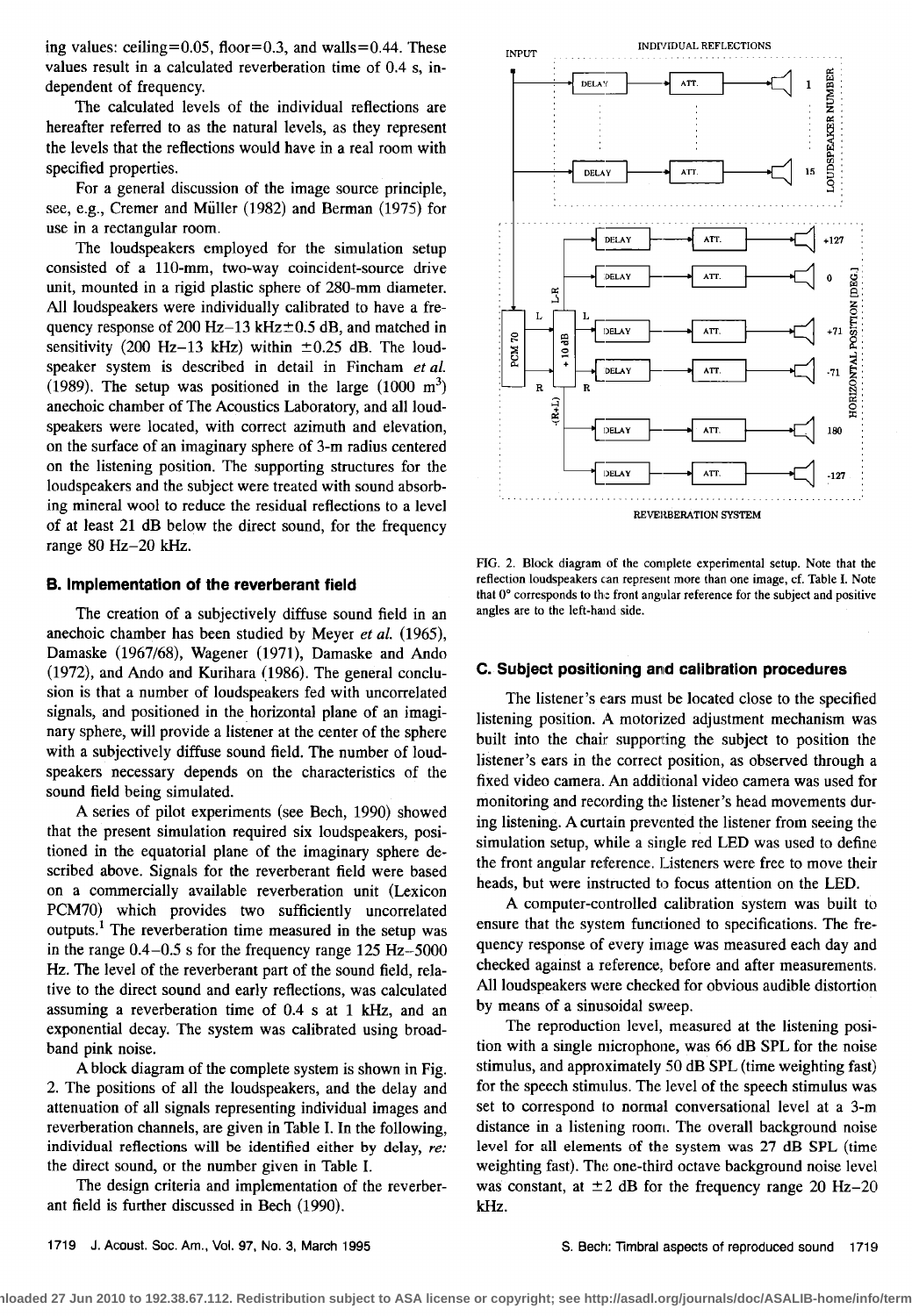TABLE I. Position of loudspeakers and delay and attenuation of the signals **to the loudspeakers for primary loudspeaker, images, and reverberation channels included in the simulation setup. The last surface of the reflection path is also given. All angles and wall references are relative to the listening position. The left-hand side of the subject defines positive angles.** 

| Delay<br>(ms) | Att.<br>(dB) | Azimuth        | Elevation     | Reflection<br>No. | Surface     |
|---------------|--------------|----------------|---------------|-------------------|-------------|
| 0.00          | 0.0          | $-22^\circ$    | $0^{\circ}$   |                   | primary lsp |
| 1.64          | 3.6          | $-25^\circ$    | $-28^\circ$   | 1                 | floor       |
| 4.16          | 9.2          | $-50^\circ$    | $-2^{\circ}$  | 2                 | right wall  |
| 4.48          | 5.0          | $-25^\circ$    | $48.2^\circ$  | 3                 | ceiling     |
| 5.36          | 11.6         | $-53^\circ$    | $-28°$        | 4                 | floor       |
| 7.60          | 11.8         | $-50^\circ$    | $48^\circ$    | 5                 | ceiling     |
| 9.20          | 10.0         | $-25^\circ$    | $48.2^\circ$  | 6                 | ceiling     |
| 9.20          | 10.0         | $-25^{\circ}$  | $-56^\circ$   | 7                 | floor       |
| 9.94          | 9.7          | $65^\circ$     | $0^{\circ}$   | 8                 | left wall   |
| 10.80         | 11.8         | $65^\circ$     | $-14^{\circ}$ | 9                 | left wall   |
| 11.64         | 15.5         | $-53^\circ$    | $-56^\circ$   | 10                | floor       |
| 11.64         | 15.5         | $-50^\circ$    | $48^\circ$    | 11                | ceiling     |
| 12.50         | 11.5         | $65^\circ$     | $30^\circ$    | 12                | left wall   |
| 12.70         | 9.9          | $-170^{\circ}$ | $0^{\circ}$   | 13                | back wall   |
| 13.46         | 11.9         | $-170^\circ$   | $-15^{\circ}$ | 14                | back wall   |
| 14.42         | 14.3         | $-25^\circ$    | $-56^\circ$   | 15                | floor       |
| 14.80         | 14.6         | $-154^\circ$   | $0^{\circ}$   | 16                | back wall   |
| 14.98         | 11.3         | $-170^{\circ}$ | $33^\circ$    | 17                | back wall   |
| 22.00         | 0.5          | $71^\circ$     | $0^{\circ}$   |                   | rev. syst.  |
| 22.00         | 0.5          | $-71$ °        | $0^{\circ}$   |                   | rev. syst.  |
| 23.00         | 7.5          | $127^\circ$    | $0^{\circ}$   |                   | rev. syst.  |
| 24.00         | 7.5          | $-127^\circ$   | $0^{\circ}$   |                   | rev. syst.  |
| 25.00         | 8.5          | $180^\circ$    | $0^{\circ}$   |                   | rev. syst.  |
| 26.00         | 0.5          | $0^{\circ}$    | $0^{\circ}$   |                   | rev. syst.  |

# **II. STIMULI**

**Previously published results have shown that the type of signal has a strong influence on the threshold of detection for a single reflection in combination with the direct sound [see Olive and Toole (1989) for a review]. Two types of sound have typically been used, discontinuous sound like clicks, castanets and speech, and continuous sounds like noise (pink or white) or music recorded under fairly reverberant conditions. It was decided to use pink noise and speech as repre**sentatives of the continuous and discontinuous sounds, re**spectively.** 

**The noise signal was a 1-s sample of broadband (20 Hz-20 kHz) pink noise, and the speech signal was a 3.8-s sample of male speech. The spoken text was a recording, made in the large anechoic chamber of The Acoustics Laboratory, of an excerpt of the text used for the standardized Danish speech material for audiometric purposes (Elberling et al., 1989). The time structure and spectrum of the chosen speech sample resemble average Danish speech.** 

**The noise and speech samples were transferred to a hard disk based editing system (Ariel DSP-16 SDI system) and played back via 16-bit D/A at a sampling rate of 50 kHz with low-pass filtering at 20 kHz. The rise and fall time of the envelope of the noise signals is 5 ms following a linear function. The same sample of the noise and speech signal was**  used in all presentations. For further details of the recordings made for the project, see Hansen and Munch (1991).

**TABLE II. Overview of the experiments which are discussed in this paper. The reflection numbers refer to Table I. Note that the abbreviation ISI stands for interstimulus interval.** 

| Exp.<br>No. | Description of<br>experiment | Signal | No. of<br>subjects | <b>Results</b><br>in Fig. |
|-------------|------------------------------|--------|--------------------|---------------------------|
| I           | measurement of TD            |        |                    |                           |
|             | for reflections Nos.         |        |                    |                           |
|             | $*1 - 17$                    | noise  | 8                  | 3                         |
|             | $*1,2,3,6,7,8,13,17$         | speech | 4                  | 3                         |
| П           | measurement of TD            |        |                    |                           |
|             | without the                  |        |                    |                           |
|             | reverberant field            |        |                    |                           |
|             | for reflections Nos.         |        |                    |                           |
|             | $*1,2,8,11$ , and 16         | noise  | 8                  | 4                         |
| Ш           | measurement of TD            |        |                    |                           |
|             | for ref. Nos. 1 and 17       |        |                    | not                       |
|             | with a $10-dB$               | noise  | R                  | shown                     |
|             | decrease in total            |        |                    |                           |
|             | SPL.                         |        |                    |                           |
| IV          | measurement of TD            |        |                    |                           |
|             | for ref. 1 with ISI          | noise  | 8                  | not                       |
|             | increased by 0.5             |        |                    | shown                     |
|             | to $1$ s.                    |        |                    |                           |
| v           | measurement of jnd           |        |                    |                           |
|             | for reflections Nos.         |        |                    |                           |
|             | $*_{1-17}$                   | noise  | 8                  | 5                         |
|             | $*1,2,3,6,7,8,13,17$         | speech | 8                  | 5                         |

#### **III. SUBJECTS**

**Eight subjects (five male and three female) participated in the experiments. All had hearing thresholds within 5 (male) and 15 dB (female), re: ISO 389 (1985) at all audiometric frequencies. The number of subjects participating in each experiment is given in Table II. The subjects were selected from students at the laboratory, on the condition they were available for the full project period (five years). They**  were paid an hourly rate for participating in the experiments. **None of the students had any previous experience in psychoacoustic experiments.** 

**Each subject received a minimum of 5000 trials (noise)**  and 1200 trials (speech) as a part of a training program con**ducted before the main experiments. A general discussion of** training and an examination of the learning process in the **present series of experiments are given in Bech (1993a).** 

# **IV. GENERAL PROCEDURE**

**The subject's task in all experiments was to detect a change in timbre' of a pink noise stimulus or a speech stimulus. The interpretation of timbre [see, e.g., ANSI SI.1 (1960)] was discussed with the subjects during the training**  period and whenever they wished to do so during the experi**mental period. See the detailed instruction in Bech (1994b).** 

For each reflection in the group of 17 early reflections, **two psychoacoustic quantities were determined: (a) threshold of detection and (b) just-noticeable difference corresponding to questions (1) and (2), respectively, as asked in the introduction. An adaptive (staircase) two-alternative forcedchoice procedure was used? The standard and the comparison stimuli for the two situations are defined as follows:**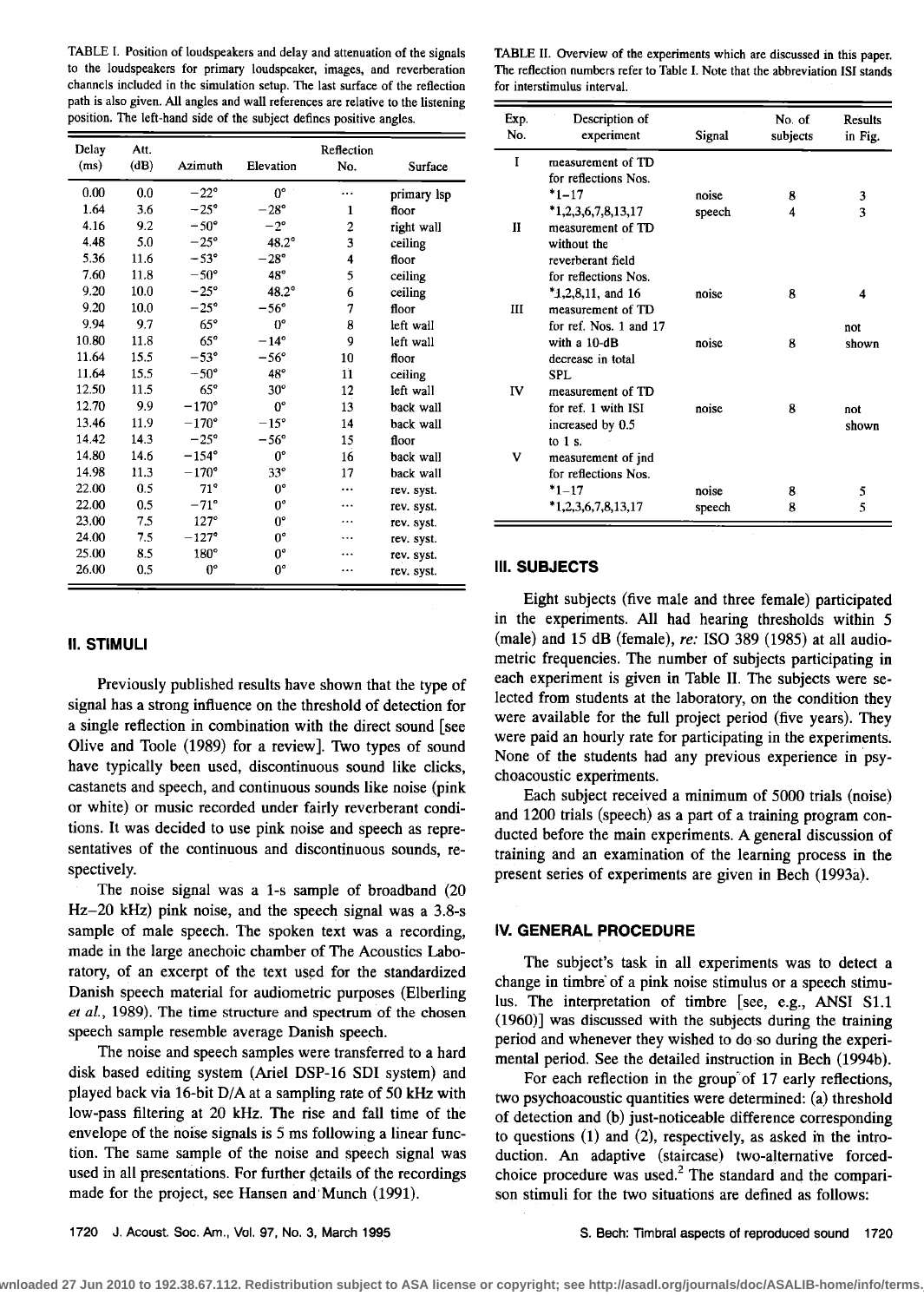- **(1) Threshold of detection (TD)•The standard is the complete sound field simulating aloudspeaker in the listening room, except that the reflection under investigation is absent (i.e., attenuated 100 dB, re: direct sound). The comparison stimulus was formed by adding a variable level of the reflection under investigation to the standard.**
- (2) Just-noticeable difference (jnd)—The *standard* was the **complete sound field simulating a loudspeaker in the listening room. The comparison stimulus is derived from the standard by a variable increase in the level of the reflection under investigation.**

**In the TD experiments, the initial level of the reflection under investigation was equal to the level of the direct sound.**  For the jnd experiments, the initial level was a 10-dB in**crease of the level of the reflection in the standard.** 

**The level of the reflection under investigation was varied adaptively (two down/one up) to estimate that level, which would produce 70.7% correct responses (Levitt,**  1971). The step size initially 4 dB, was reduced to 2 (TD **experiments) or 1 dB (jnd experiments) after three reversals. Typically, 10-15 reversals would occur during each 50-trial block. For each block, the threshold was estimated as the average of the levels at the midpoints of runs 4, 6, 8, etc. The reported TD or jnd are averages across subjects for eight (noise) or six (speech) 50-trial block estimates per subject.** 

**The comparison stimulus was present either in the first or second observation period with equal probability. The other period contained the standard. The two observation periods were separated by an interstimulus interval of 0.5 s.** 

**The subject responded (to indicate the comparison stimulus) by pressing a button on a small keyboard placed at the subject's right-hand arm rest. This keyboard included a small screen on which events within a trial and feedback (right/wrong response) were displayed. Afeedback was also given acoustically after each response (two or four beeps).** 

**The experiments were conducted in such a way that each subject participated in one session per day. A session concluded eight blocks of 50 trials (noise) or six blocks of 50 trials (speech), taking about 2 h. One reflection was examined per subject per session. Two subjects participated in each session, and while one ran two blocks in succession, the other rested. The two blocks, run in succession, were separated by a 5 to 10-min rest period. After two blocks, the subjects interchanged. The order of presentation of the reflections was such that order effects were balanced in experiments I and V. A random order of presentation was used for the other experiments. An overview of all experiments is given in Table II.** 

# **V. RESULTS AND DISCUSSION**

# **A. Threshold of detection for individual reflections**

**The purpose of these experiments (Nos. I-IV in Table II) was to measure the threshold of detection for individual reflections under different conditions, and to compare the measured values with the natural level of the reflection in a standard listening room. The natural level was calculated using the image model as described in Sec. I. The experiments are related to question one in the Introduction. Note that the** 



**FIG. 3. Threshold of detection for individual reflections for the noise and**  speech stimulus (experiment I). The natural levels of the individual reflec**tions based on an image model are also shown as are the individual reflec**tion numbers according to Table I. Confidence  $(95\%)$  intervals are  $\pm 0.8$ (noise) and  $\pm 1.1$  dB (speech). The confidence intervals are based on the **variance between blocks and the mean values are based on eight subjects**  and 400 (noise) or 300 trials (speech) per subject.

**measured thresholds for reflections Nos. 6, 7, 10, and 11 are not discussed here or in any of the following sections, as**  they are treated separately under the general discussion.

# 1. Comparison of natural levels and measured thresholds of individual reflection

The thresholds of detection for noise and speech signals are shown in Fig. 3, together with the natural levels.

The general tendency is for the natural levels to be lower **than the measured TDs. The only exceptions are for reflections 1 (floor), 3 (ceiling), 8 (left wall), and 12 (left wall) for**  the noise signal, where the natural levels are either higher, or **not statistically significantly lower, than the TDs. This suggests that only these reflections will contribute to the timbre on an individual basis.** 

**Generally, the use of the speech signal is seen to increase the threshold, most uotably for reflections 1 and 3, to**  such a degree that only reflections 1 and 3 have natural levels which are above or at the TDs.

**The increase in threshold values for the speech signal is**  probably a result of uncertainty introduced by the nonstation**ary character of the signal. Green (1988) has shown that any uncertainty in the signal parameters will cause detection performance to decrease. Differences between the threshold val**ues for the noise and speech signals in the present series of **experiments are smaller than those found by, for example, Olive and Toole (1989). However, this could be explained by**  the fact that the same 3.8-s speech segment has been used for **all the speech experiments, leading to a lower degree of uncertainty than if different speech segments had been used. The same noise segment was also used in all the present noise experiments, so a similar reduction in uncertainty**  would be expected for the noise signal. However, Buus **(1990) has shown that the improvement in detection perfro'-** 

**Downloaded 27 Jun 2010 to 192.38.67.112. Redistribution subject to ASA license or copyright; see http://asadl.org/journals/doc/ASALIB-home/info/terms.jsp**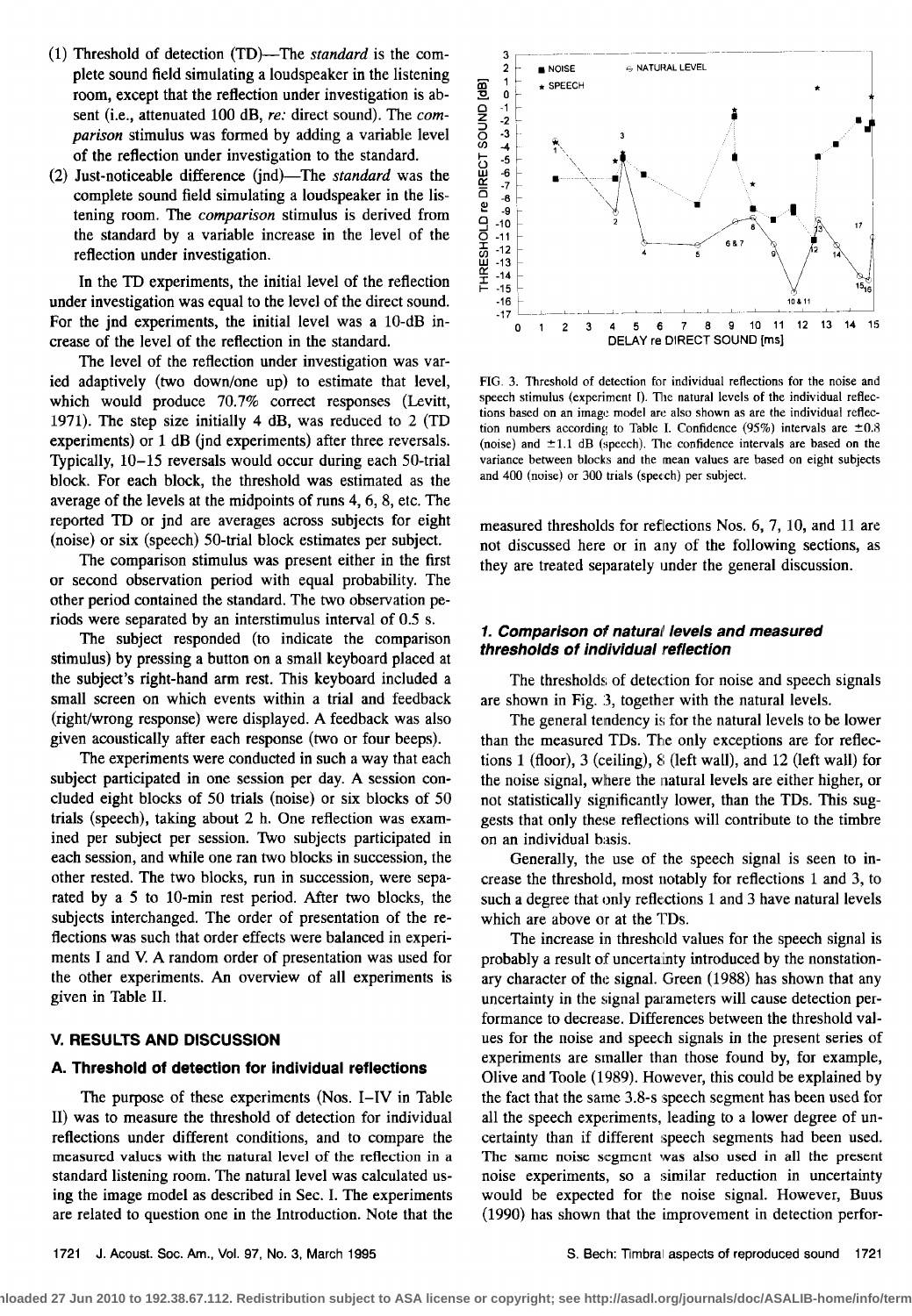

**FIG. 4. Threshold of detection for individual reflections for the noise stimulus with (exp. I) and without (cxp. II) the reverberant field included in the**  total sound field. Confidence intervals  $(95\%)$  are  $\pm 0.8$  (exp. I) and  $\pm 1$  dB **(exp. II). The confidence intervals are based on the variance between blocks and the mean are based on eight subjects and 400 trials per subject. The individual reflection numbers are shown according to Table I.** 

**mance by using a "frozen" noise signal (wideband) is negligible compared with the use of random noise signal in every presentation.** 

**Thus these preliminary results suggest that only the first**order floor (ref. No. 1) and ceiling (ref. No. 3) reflections **will be potentially audible as individual reflections, in the total sound field produced by a speech program and a loudspeaker in a listening room. The results further indicate that if a signal with higher certainly than speech, such as broadband noise, is used, other reflections in addition to the firstorder floor and ceiling reflections might become audible.** 

#### **2. The influence of the reverberant field**

**To examine the influence of the reverberant field, TD values were measured for selected reflections without the reverberant field. The results, shown in Fig. 4, show that removal of the reverberant field causes the threshold values to decrease by 2-5 dB. The tendency as well as the magnitude of the change are in agreement with the results of Schubert (1969) and Olive and Toole (1989).** 

**These results suggest that the contribution of individual reflections to the timbre of the sound field will increase with decreasing level of the reverberant field. It follows that the level of individual reflections should be considered more carefully in, for example, control rooms which typically have lower reverberation times compared to domestic rooms.** 

**The reason for the decrease in threshold values when the reverberant field is absent can only be speculative at present. However, the following might throw some light on the proceSS.** 

**It is generally agreed that the principal dimension in the timbre space is correlated with a physical parameter based on spectral information (Pols, 1970; Plomp, 1970; Bismark, 1974a,b; Grey, 1975; de Bruijn, 1978). Plomp (1970) also showed that predictions of timbre from a model based on the**  **spectral differences between two stimuli correspond to perceived differences in timbre.** 

**The addition of a single reflection to the standard will introduce spectral changes corresponding to the effects of a comb filter. The magnitude of the changes depends on the**  relative level of the reflection. However, changes will be **smaller if energy, uncorrelated with the direct sound and the individual reflections, is added to the sound field in the form of a reverberant field. 3** 

**It is therefore suggested that the reverbemnt field will act as a musket, reducing the spectral differences between the two stimuli, and result in an increase of the detection threshold for the individual reflections.** 

# **& Influence of reproduction level and Interstimulus interval**

**As the removal of the rcverberant field (exp. II) lowers the overall reproduction level, it must be verified that the differences in threshold levels, shown in Fig. 4, are not due to the difference in reproduction levels. Parts of experiment I were therefore repeated with a 10-dB reduction in reproduction level and the TDs were measured for reflections 1 and 17.** 

**The results showed that the thresholds did not change significantly at the lower reproduction level. This agrees with results by Bilsen (1968) and Schubert (1969) who showed that the TD for a single reflection in combination with the direct sound is independent of reproduction level, if the absolute level of the reflection is above the hearing threshold.** 

Thus it can be concluded that the decrease in reproduc**tion level, caused by removal of the reverberant field, is not likely to have influenced the threshold values obtained in experiment IL** 

**The influence of the length of the interstimulus interval (ISI) was examined because, with a reverberant time of 400 ms, the possibility that the "tail" of the first stimulus of a pair could influence the second with an ISI of only 500 ms could not be excluded. The TD was thus measured for reflection 1 using noise and an ISI of 1 s. The thresholds for ISis of 500 ms and 1 s were not significantly different, and it was concluded that the use of an ISI of 500 ms had not influenced the thresholds obtained.** 

# **B. Just-noticeable difference in level for Individual reflections**

**The purpose of these experiments was to measure the just-noticeable difference (jnd) in the level of individual reflections in the complete sound field. This is related to question (2} in the Introduction.** 

**The changes in the level of individual reflections could, for example, be a result of changing the listening position relative to the loudspeaker. The results of the jnd experiments would thus provide information on which, and how much, individual reflections should be changed, in order to maintain a constant timbrai character of the reproduced sound.** 

**The detection thresholds which were discussed in the previous sections would seem to make the measurement of**

wnloaded 27 Jun 2010 to 192.38.67.112. Redistribution subject to ASA license or copyright; see http://asadl.org/journals/doc/ASALIB-home/info/terms.j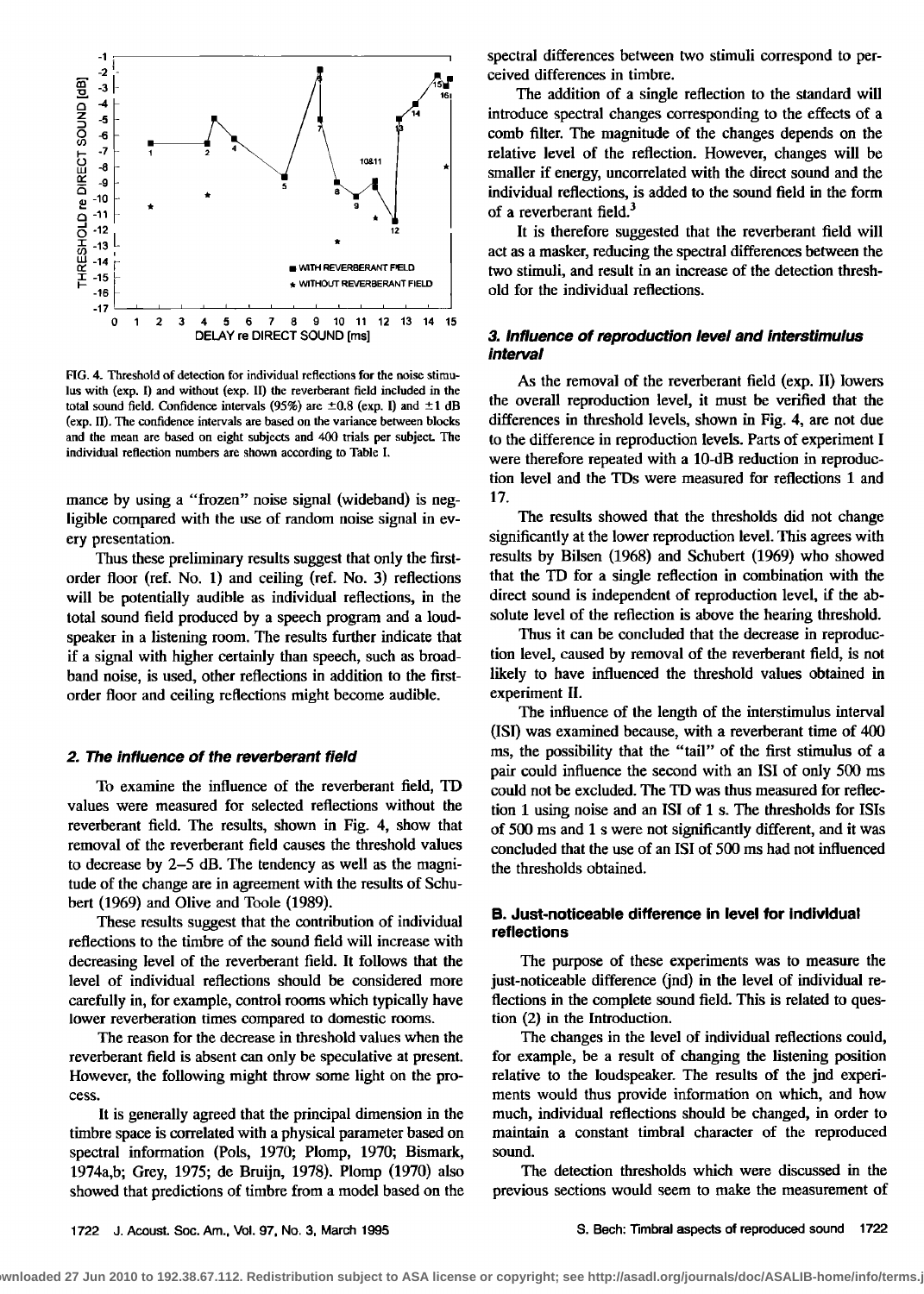

**FIG. 5. Just-noticeable difference for an increase in level for individual reflections for the noise and speech signal. Confidence intervals (95%) are**   $\pm 0.45$  (noise) and  $\pm 0.7$  db (speech). The confidence intervals are based on **the variance between blocks and the mean values are based on four subjects**  and 400 (noise) or 300 trials per subject. The individual reflection numbers **are shown according to Table I.** 

**jnd's superfluous: The majority of the TDs are above the natural level predicted by the image model. The apparent consequence is that the negative jnd's (a decrease in the natural level) could not be measured and that the positive jnd's would be simply the difference between the natural level and the detection threshold.** 

Pilot experiments with a few reflections showed that the **negative jnd's could not be measured, as reflections could be**  attenuated by 100 dB without any subjective effects. How**ever, it was also found that the positive jnd's were significantly higher than the difference between the natural level and the detection threshold. It was therefore decided to measure the positive jnd's for all reflections using the noise signal, and for the eight strongest reflections using the speech signal.** 

# **1. Results**

**The positive jnd values for the noise and speech signal are shown in Fig. 5. The jnd's are seen to divide the reflections into two groups: one group includes reflections 1, 2, 3, 8, 9, and 12 and the other contains the remaining reflections. A similar grouping was found in experiment I where reflections 1, 3, 8, and 12 have natural levels that are either higher or similar to the TDs and the remaining reflections have natural levels below the TDs.** 

**Thus both the TD and jnd results suggest that reflections**  from the floor (ref. No. 1), the ceiling (No. 3), and the left **wall (Nos. 8, 9, and 12) will influence the timbre of the sound field to a higher degree than any of the other reflections investigated.** 

**Statistically, the jnd's for the two signals are not significantly different except for reflections Nos. 13 and 17. While this is the same tendency as observed for the TD results, the influence of signal type is generally smaller for the jnd results than for the TD results.** 

#### **Vl. GENERAL DISCUSSION**

**The general discussion will include the following points:** 

- **(1) the detection cues for TD and jnd,**
- **(2) results for reflections 6, 7, 10, and 11,**
- **(3) training effects:. and**
- **(4) generality of the results.**

# **A. Detection cues at TD and jnd**

Throughout this paper it has been assumed that the sub**jects followed the instructions and used timbral differences to established the TD or jnd. However, at least three different**  attributes were available in the course of the adaptive TAFC **procedure: At the initial level of the reflection in both TD and jnd experiments, the standard and the comparison stimuli could differ in auditory position of the main sound source, (image shift), loudness, and timbre. When the level of the: reflection was reduced, the image shift was the first cue to**  disappear. For a further reduction in level, the loudness cue **disappeared, and then finally at the threshold, the timbrai cue: disappeared. When the timbral cue disappeared, there was no perceptual difference between the two sound fields.** 

The three cues were discussed carefully with the sub**jects and none of them reported any difficulties in distin-.**  guishing between image shifts and timbre differences. This **has later been confirmed in another experiment where TDs**  were measured in separate experiments using timbre and im**age shift as detection cues, respectively, for the same sub-.**  jects. The results showed that the two sets of TDs were sig**nificantly different (see Bech, 1994a). Olive and Toole (1989) also showed that an. image shift based threshold is significantly different from one based on timbre detection.** 

**To examine the possible use of loudness differences as cues, the SPL differences between the standard and the com**parison stimulus with the reflection at TD for noise (exp. I) were measured. The measuring procedure ensured that objec**tive measuring errors would[ not influence results. The mea-. sured SPL differences were below 0.25 dB for reflections with delays smaller than 13 ms, and in the range of 0.3-0.55 dB for longer delays. Miller (1947), Zwicker and Feldtkeller (1967), Houtsma et al. (1980), and Schorer (1989) have**  shown that the jnd for a level difference between two broad**band noise signals is in the range 0.5-0.65 dB. The objective measurements thus confirm that loudness was not been used as a detection cue at the threshold, for reflections with delays less than 13 ms. However, they also indicate that loudness based detection could have: been used, as part or as sole**  criterion, for reflections with delays above 13 ms.

#### **B. Results for reflections 6, 7, 10, and 11**

**The results (TD and jnd) for reflections 6,7, 10, and 11 have not been discussed previously because they deviate from the results for the other reflections. The general trend for reflections 6, 7, 10, and 11 are summarized in Fig. 6•. which shows the results for TD and jnd+ for all reflections**  and the noise signal. The jnd+ results are the natural levels **increased by the positive jnd values shown in Fig. 5.** 

**The TD values for reflections 6 and 7 and 10 and 11..**  respectively, are higher than the TDs for reflections with

**<sup>1723</sup> d. Acoust. Soc. Am., Vol. 97, No. 3, March 1995 S. Bech: Timbrai aspects of reproduced sound 1723** 

**Downloaded 27 Jun 2010 to 192.38.67.112. Redistribution subject to ASA license or copyright; see http://asadl.org/journals/doc/ASALIB-home/info/terms.jsp**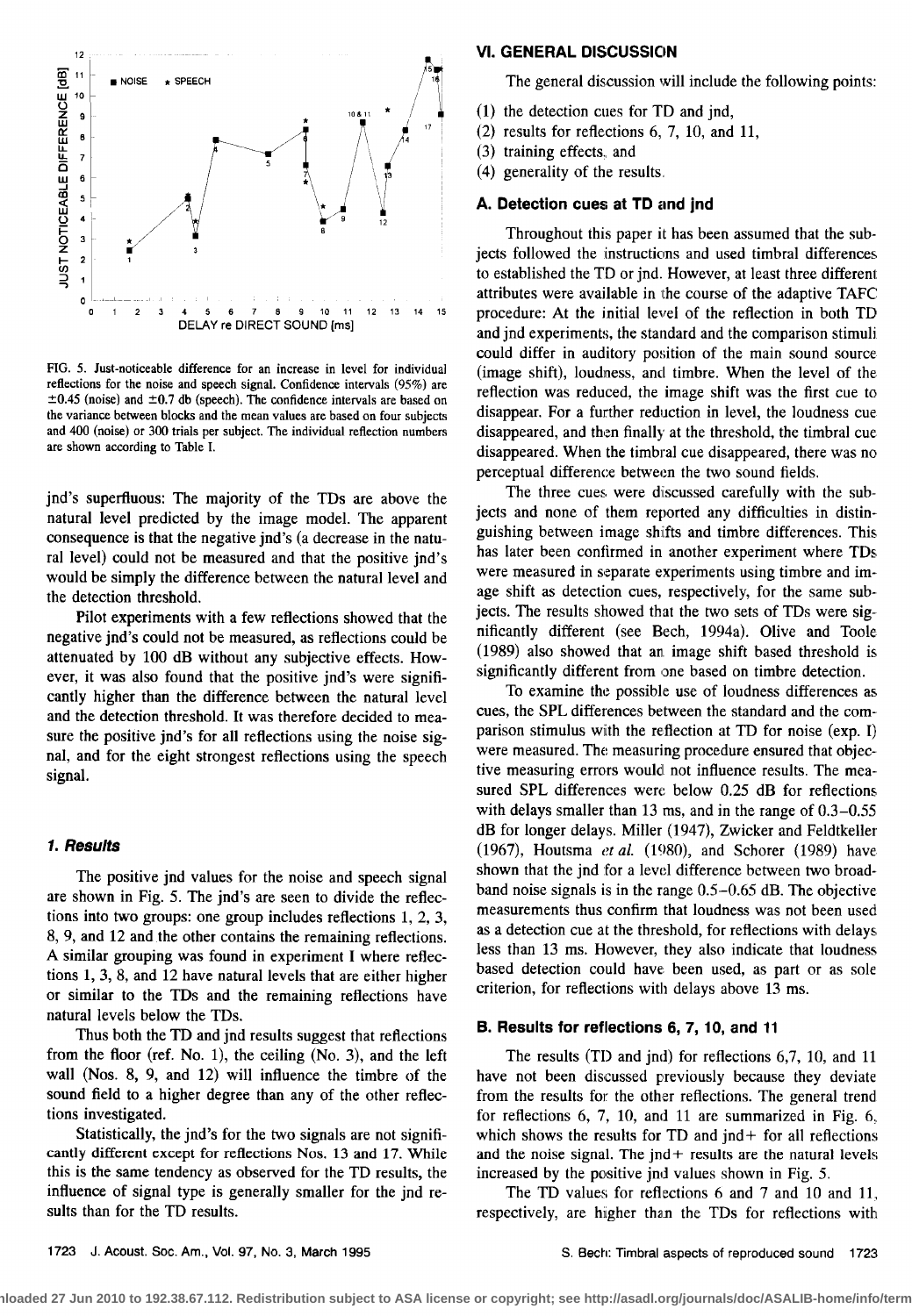**similar delay times, that is, reflections 5and 8 and 9 and 12, respectively. The two groups of reflections are special, as both reflections in the group have the same delay times relative to the direct sound. To test if this has any influence on the threshold values for individual reflections, the TDs were measured for reflections 6 and 7 individually, without the other reflection present. The results showed that the TDs decreased by 4.3 and 3.5 dB for reflections 6and 7, respectively, when the other reflection was not present. This strongly suggests that the presence of multiple reflections with similar delay times results in a masking effect for individual reflections.** 

**This masking effect could also be the reason for the general difference between the TD and jnd+ results, because the standard in the jnd experiment includes the reflection of interest at the natural level, and at an increased level in the comparison stimulus. This is similar to the original TD experiment for reflections 6 and 7, as the standard includes one reflection and the comparison stimulus contains the other. The observed differences between the TD and jnd+ results are also of similar magnitude to the differences between the TDs for reflections 6 and 7, with and without the other reflection present.** 

**A simple explanation of this masking effect could be the following: The spectrum of the standard will contain comb filter characteristics that are determined by the relative levels and delays of the individual reflections present in the standard. In the TD experiments, spectral differences between the standard and the comparison stimuli will be those new comb filter characteristics that are generated by adding the investigated reflection to the standard. However, in the jnd experiments the spectral differences will be a change of an already existing comb filter pattern, as the investigated reflection is present in both stimuli. Thus to produce the same spectral difference between the two stimuli, the relative level of the reflection needs to be higher in the jnd experiment. Note that it is assumed that the timbral difference between the two stimuli is generated by the spectral difference between the two. This assumption is also used for the discussion of the influence of the reverberant field (see Sec. V A 2).** 

# **C. Effects of training**

**The subjects were exposed to an extensive training program before they participated in the main experiments (see Bech, 1993a). This initial training was to ensure that their thresholds had reached an asymptotic level. The initial training experiments were repeated at regular intervals throughout the period of experimentation to ensure that the subjects maintained their performance.** 

#### **D. Generality of the results**

**The generality of the results which have been presented in this paper depend on a large number of factors. The most important of these will be discussed in the following.** 

**The first factor is the ability of the simulation setup to convey an impression to the subjects perceptually similar to that of a real room.** 



**FIG. 6. Comparison of threshold of detection values from experiment I and**  jnd+ values from experiment V for the noise signal. Note that the jnd+ **values are the levels calculated by the image model and increased by ind. The individual reflection numbers are shown according to Table I.** 

**The electroacoustic simulation principle has been used most noticeably in the area of concert hall acoustics where it is generally accepted that the realism of the simulation, if done properly, can be very high [see Cremer and Milllet (1982) for a review]. The main problem with any simulation technique is to verify the degree of realism of the simulation. The present setup has been evaluated on an informal basis by inviting researchers with experience in electroacoustic simulation to listen to the setup and evaluate quality. It has been the general impression of the visitors that the setup so far represents the most accurate simulation of the conditions in a listening room. This means that the generality of the results should be as good and possibly better than has previously been obtained with simulation setups.** 

**A second factor is the accuracy of the parameters used to define the simulation. The main parameters are the acoustic**  characteristics of the room and the loudspeaker, and the po**sitions of the listener and the loudspeaker.** 

**The listening room which has formed the basis for the simulation is designed according to the IEC 268-13 (1985) recommendation. This ensures that the room dimensions and reverberation time as a function frequency are representative of the listening rooms of average listeners. The modeled absorption coefficients of the room surfaces have not included any frequency dependence, and the directivity of the loudspeaker has been modeled as a cardioid independent of frequency..This must be assumed to limit the realism of the simulation. The effect of including frequency-dependent absorption and the directivity characteristics of a real loudspeaker will be discussed in a forthcoming paper.** 

**A third factor is the loudspeaker position which is known to have an influence on the perceived sound quality. As the degree of influence was not known at the start of the experiments, itwas decided to conduct a series of listening tests in real rooms to examine this effect further. The result**  of this investigation is reported in Bech (1993b).

**The above discussion thus suggests that care should be taken when generalizating from the results presented in this paper.** 

wnloaded 27 Jun 2010 to 192.38.67.112. Redistribution subject to ASA license or copyright; see http://asadl.org/journals/doc/ASALIB-home/info/terms.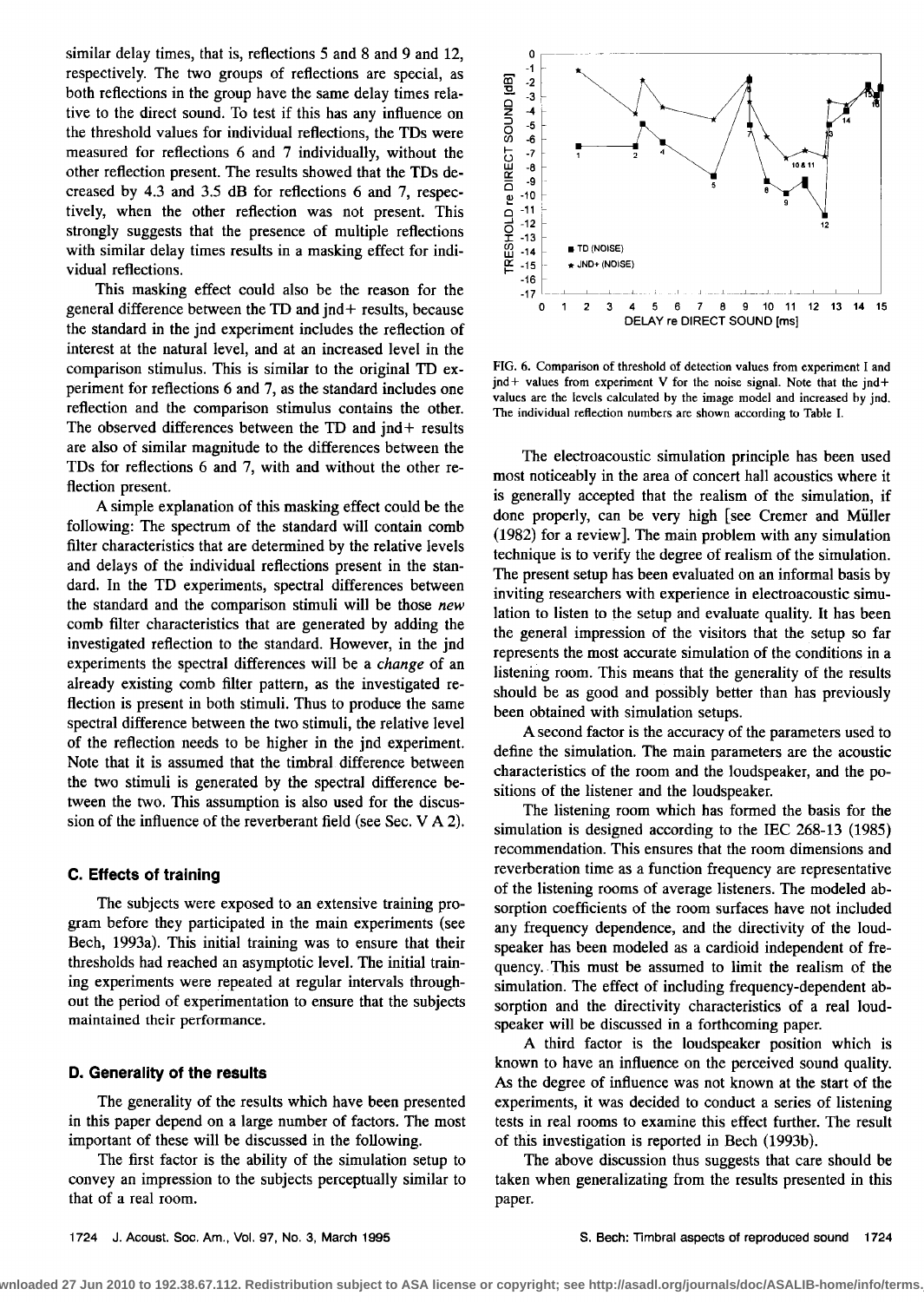# **VII. SUMMARY OF FINDINGS**

**This section contains a summary of the main findings. They are all based on an electroacoustic simulation of the right-hand loudspeaker of a stereophonic setup, positioned in a small room. The validity of the results is discussed in Sec. VID.** 

## **A. Threshold of detection experiments**

**The results show that only the first-order ceiling and floor reflections are likely to contribute individually to the timbre of a speech signal. For a noise signal additional reflections, from the wall to the left of the listener, will individually contribute to the timbre.** 

**The threshold of detection for all reflections depends on the level of the reverberant field. If the reverberant field is removed, thresholds will decrease by 2-5 dB.** 

#### **B. Just-noticeable-difference experiments**

**The results show that an increase in the level of individual reflections is most likely to be audible for the firstorder floor and ceiling reflections, and for reflections from the wall to the left of the listener. This applies to both the speech and noise signal.** 

#### **C. General**

**The results show that the TD and jnd values for indi**vidual reflections in a group will be higher if multiple reflec**tions in the group have the same delay relative to the direct sound.** 

#### **ACKNOWLEDGMENTS**

**The project team included the following on a permanent basis: L. R. Fincham, Dr. R. H. Small, A. Jones, R. I. Harris, and R. Wilson, all from KEF Audio Ltd., V. Hansen, G. Munch, and K. B. Christensen, all from Bang and Olufsen Ltd., and K. Rasmussen, O. Juhl Pedersen, N. Farvet, and S. Bech, all from The Acoustics Laboratory. The entire group of subjects and experimenters are thanked for their enthusiasm and support throughout the project. Finally, Dr. R. H. Small, O. L Pedersen, S. K. Pramanik, and G. Munch are thanked for many useful comments on earlier versions of this manuscript and Dr. G. Naylor for comments on earlier versions of this paper and for many hours of discussion in the course of the project. The author would also like to thank Professor D. M. Green, Dr. H. Lehnert, Dr. F. Giron, and the reviewers for very helpful comments.** 

<sup>1</sup>The discussion in Bech (1990) shows that it is the maximum absolute value **of the normalized cross-correlation function of the two ear-input signals,**  within a correlator time shift  $(\tau)$  window of  $\pm 1$  ms, that is important for the **perceived diffuseness of the sound field. A value of approximately 0.15 was found to be sufficient and the present reverberation system results in a value of 0.17.** 

<sup>2</sup>This section attempts to explain the adaptive two-alternative forced-choice **(TAFC) procedure that was employed for the experiments. The explanation will closely follow that of Levitt (1978). An adaptive procedure is characterized by a stimulus level in any one trial that is determined by the responsc and stimulus levels used in the preceding trials.** 

**One trial includes two observation intervals separated by an interstimulus interval. After the second observation interval follows an answering period.**  In one of the observation intervals (random choice) the standard is pre**sented and the other contains the comparison slimulus. The subject's task is**  to indicate (during the answer period) which of the two observation inter**vals contained the comparison stimulus. After the answer interval a feedback (right/wrong response) is given.** 

**The standard stimulus is constant throughout ablock of trials, whereas the comparison stimulus contains the parameter that is varied. A classical**  example of a standard stimulus is a noise burst and the corresponding **comparison slimulus could be a noise burst plus a tone. The level of the tone is varied according to the rules of the adaptive procedure and the**  subject's task is to detect the presence of a tone in the noise. The level of **the parameter (e.g., the tone) of interest is termed the stimulus level.** 

The threshold value is based on a series of trials and the stimulus level in the first trial is termed the initial value. This value is often chosen well **(10-15 dB) above the expected threshold level. The next stimulus value**  depends on the response, the adactive rule, and the step size. The adaptive **rule prescribes how many consecutive positive (i.e., the subject correctly**  identifies the comparison stimulus) or negative responses that are needed **before the stimulus level is decreased or increased, respectively. An often used rule is the so-called up-down where a single positive or negative response leads to a decrease or increase, respectively, in the stimulus level. The up-down rule results in a threshold level which on the average leads to 50% positive responses. The rule used for the present experiments is the so-called two-down/one-up where two positive responses lead to a decrease in the stimulus level and one negative leads to an increase. This rule produces a threshold level that on Ihe average will produce 70.7% correct responses. The stimulus level changes in steps determined by the chosen step size. The step size is often changed from a high to a low value (typi**cally from 4 to 2 dB) after a certain number of trials.

**Other terms often used for describing the procedure are "run," "reversal," and "midpoint." One run is defined as a sequence of trials where the changes in stimulus level were all in one direction. A reversal is the point**  (the trial) where a change is made in the direction of stimulus adjustment. A midpoint level is the mean value of the levels at two succeeding rever**sals. The threshold level is often calculated as the average of a number of**  midpoint levels (e.g., for runs 2, 4, 6, 8, etc.). Only every second run is **used as a certain degree of correlation exists between succeeding runs. A**  reliable threshold estimate must be based on a certain number of midpoint **levels which requires a certain number of trials, and a typical value is 50 trials.** 

<sup>3</sup>The reverberant field will generally be uncorrelated with individual reflections in a real second field produced by a noise signal [for a further discussion of this see Sec. IV 1 3 5 in Cremer and Muller (1982)]. However, in **the simulation setup the reverbenmt field was produced by a commercial reverberation unit that had time varying elements in the algorithm and the specific details of the process were not available. Thus it is difficult to**  estimate the degree of correlation between the reverberant field and the **direct sound and early reflections. However, a reasonable assumption, based on the available measurements and the subjective effect it produced,**  is that the correlations are of the same magnitude as for a real sound field.

- ANSI S1.1-1960, "Acoustical terminology" (American National Standards **Institute, New York).**
- **Ando, Y., and Kurihara. Y. (1986). "Nonlinear response in evaluating the subjective diffuseness of sound fields," J. Acoust. Soc. Am. 80, 833-836.**
- **Atal, B. S., Schroeder, M. R., anc Kuttruff, K. H. (1962). "Perception of coloration in filtered Gaussian noise--Short-time spectral analysis by the ear," Paper H31, Fourth International Congress on Acoustics, Copenhagen, 21-28 August.**
- Bech, S. (1989). "Audibility of single reflections with short delay times," **13th International Congress on Acoustics, Belgrade, Vol. 1, pp. 447-450.**
- **Bech, S. (1990). "Eiecrroacoustic simulation of listening room acoustics; Psychoacoustic design criteria," 89th Convention of the Audio Engineering Society, Los Angeles, USA, 21-25 Sept., Preprint No. 2989.**
- **Bech, S. (1993a). "Training of snbjects for audilory experiments," Acta Acoust. l, 89-99.**
- **Bech, S. (1993b). "Perception of timbre of reproduced sound in small rooms: The influence of the room and the loudspeaker position," J. Audio Eng. \$oc. 4Z, 999-1007.**
- Bech, S. (1994a). "Auditory localization of reproduced sound in small rooms."
- **Bech, S. (1994b). "Perception of reproduced sound: Audibility of individual reflections in a complete sound field," 96th Convention of The Audio**

**S. Bech: Timbrai aspects of reproduced sound 1725**